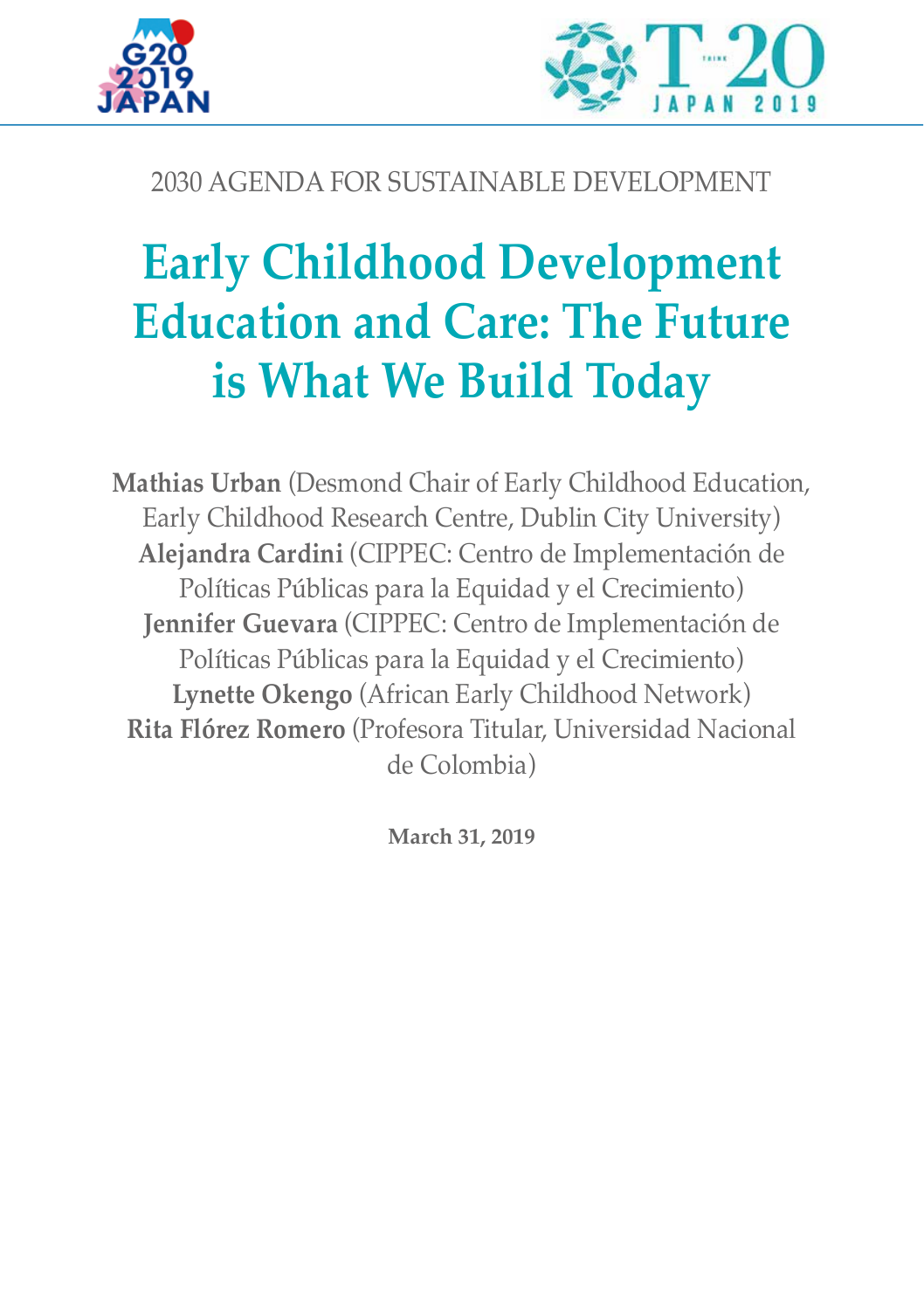



## **Abstract**

Early Childhood Development, Education and Care (ECD/ECEC) has become a priority for governments and international bodies. ECD/ ECEC is explicitly included in the Sustainable Development Goals (SDG4, 4.2), underlining the global consensus. In 2018, G20 acknowledged the key role of ECD and, in their Leaders' Declaration, announced a G20 ECD initiative. Access to high quality early childhood development, education and care programmes is unequal between and within countries, which remains a major cause for concern. However, in the context of local and global sustainability a new focus on the purpose of ECD/ECEC should become a complementing priority of the G20 process.

# **Challenge**

Early Childhood Development, Education and Care (ECD/ECEC) has become a policy priority for governments and international bodies. There is a broad consensus between policy makers, ECD/ECEC professionals, scholars, and advocates on the importance of ECD/ ECEC as effective means to ensure individual and collective wellbeing and achievement, and to addressing wider societal issues including social cohesion, equality and inclusion, and persistent intergenerational cycles of poverty. Having ECD/ECEC explicitly included in the Sustainable Development Goals (SDG4, target 4.2)<sup>1</sup> underlines the global consensus. Moreover, the G20 acknowledges the key role of

<sup>1</sup> ECD/ECEC is included in Goal 4: "Ensure inclusive and equitable quality education and promote lifelong learning opportunities for all"; specifically mentioned in target 4.2: "By 2030, ensure that all girls and boys have access to quality early childhood development, care and pre-primary education so that they are ready for primary education."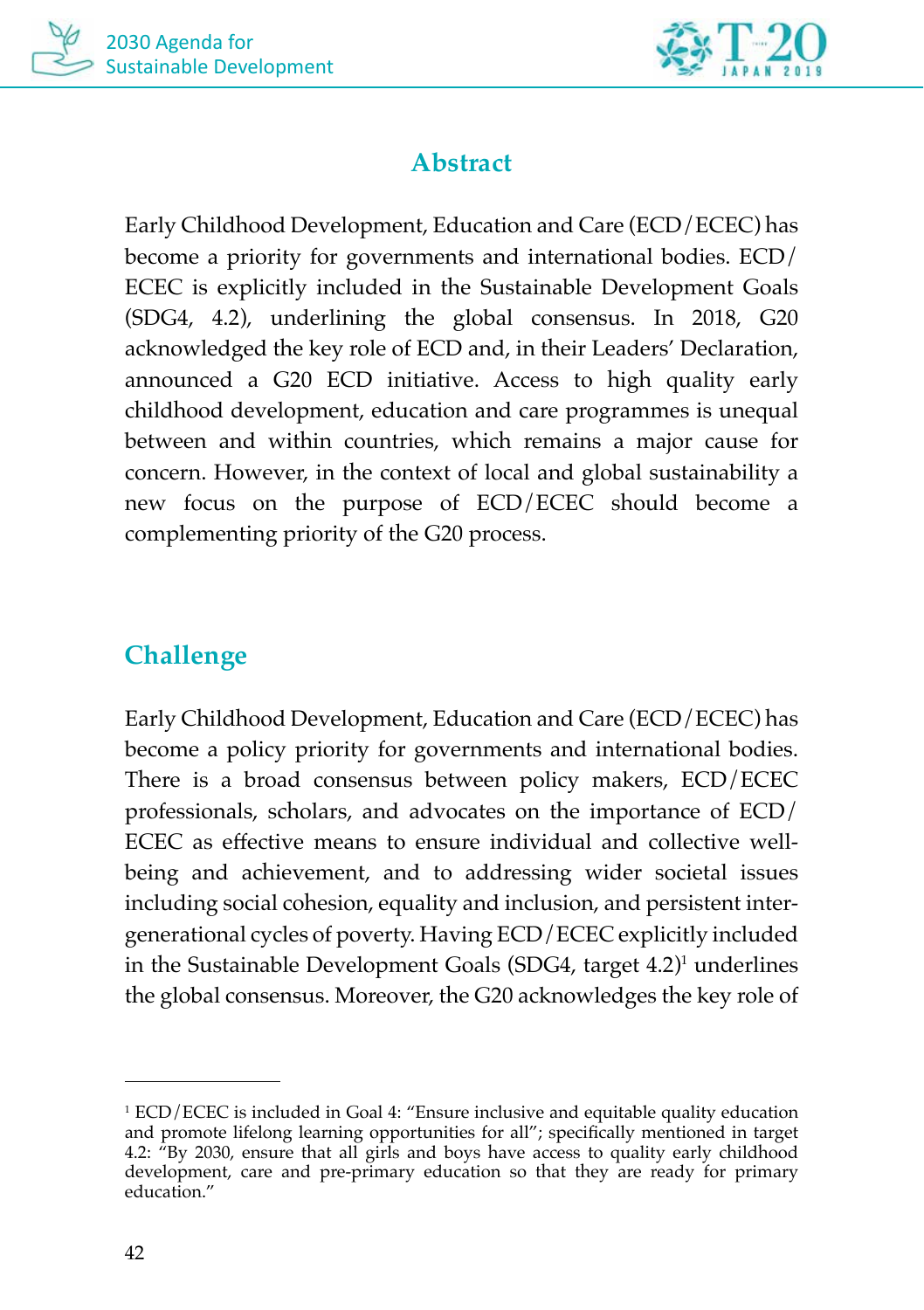



ECD and in their 2018 Leaders' Declaration announce a G20 ECD initiative<sup>2</sup>.

At global and local levels, an emerging 'systemic turn' (Urban) has brought about broad consensus that policy frameworks should address early childhood from a holistic perspective. Examples include the integrated policy framework 'De Cero a Siempre' in Colombia and the Irish 'whole-of-government strategy for babies, young children and their families'. Adopting whole-systems approaches to developing ECD/ECEC policy and practice ('Competent Systems') is key to providing quality ECD/ECEC for all children (Okengo, 2011; Urban, Vandenbroeck, Van Laere, Lazzari, & Peeters, 2011, 2012)

The ECD/ECEC policy brief adopted by T20 in 2018, *It Takes More Than a Village. Effective Early Childhood Development, Education and Care Services Require Competent Systems* (Urban, Cardini, & Flórez Romero, 2018), outlines concrete policy recommendations that should be taken by G20 governments collectively and individually.

However, there has been little attention to questions of purpose and content of ECD/ECEC in the context of sustainability. 'Yesterday's solutions' continue to be supported by policy makers and donors alike:

- Focus on deficiencies rather than capabilities of children, families and communities
- Focus on (externally) predetermined models and outcomes, rather than culturally and locally appropriate approaches

<sup>2</sup> The T20 Communique handed to former G20 leaders includes ECD/ECEC as a priority in its proposal 4, based on the promotion of equal opportunities for quality education.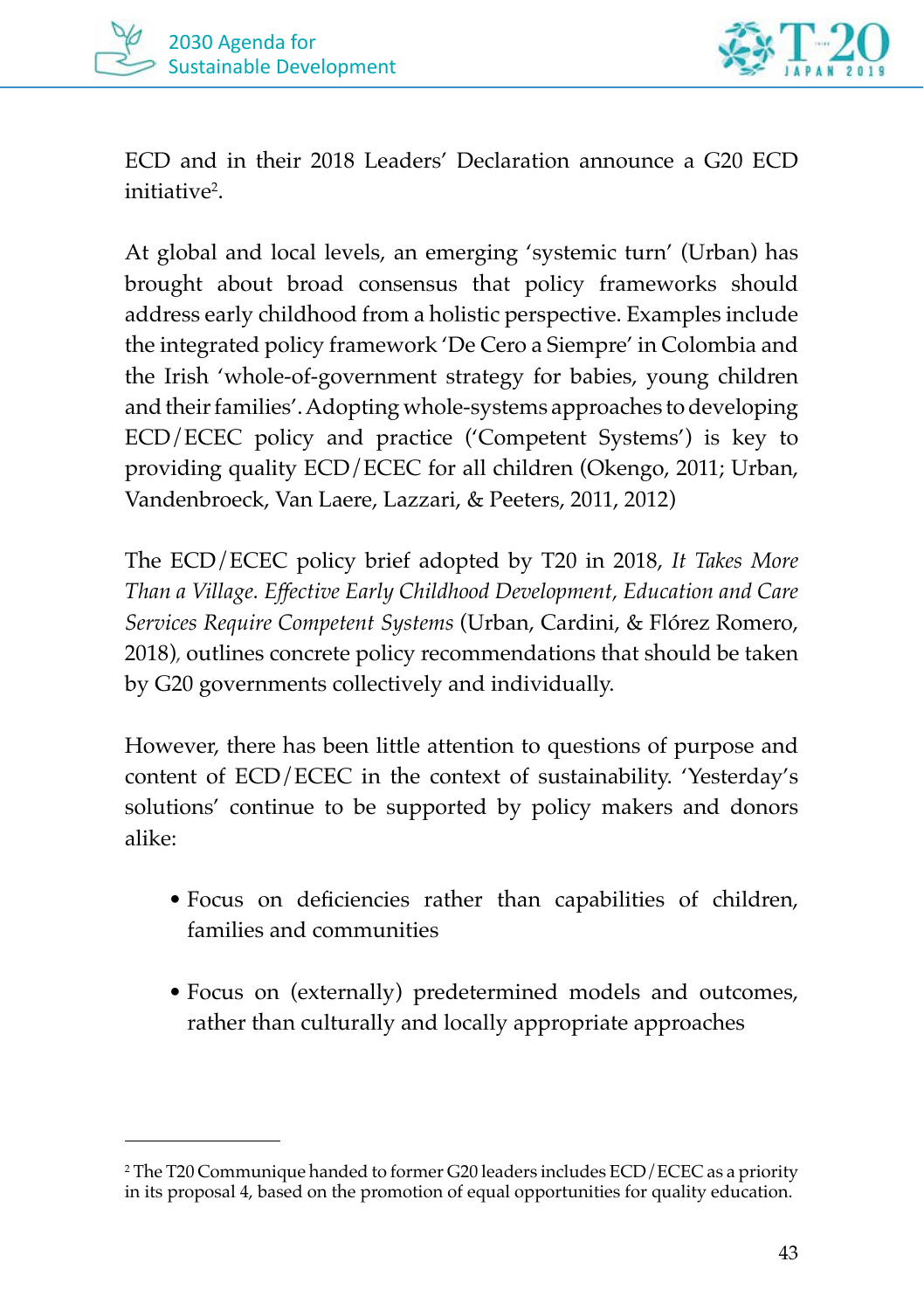

- Focus on decontextualized and 'borrowed' education practices and approaches (e.g. Reggio, Montessori, HighScope, Project Zero etc.) rather than culturally appropriate and locally developed sustainable solutions
- Focus on narrowly defined 'early learning' curricula (literacy / numeracy), extending from countries in the global north to the global south; backed up and promoted by the democratically unaccountable 'soft power' of international organisations including OECD, and increasingly extended to and imposed on countries in the global south, e.g. Africa
- Focus on narrow and unsustainable notions of 'development' – at individual, collective, country and global levels – that originate in supremacist and colonialist thinking
- Naïve extrapolation of today's socio-economic contexts into the future, including the taken for granted assumption that, for instance, 'digital', and AI, are both the main challenges and the solution to development and education.

# **Proposal**

## *ECD/ECEC for Sustainable Development*

## *Background and context*

Undeniably, every child has the right to access to, and meaningfully participate in, high quality early childhood development, education and care programmes. Pre-primary education is, in fact, considered an important part of a holistic and robust educational system (United Nations, 2017, p. 24). Participation in 'pre-primary or primary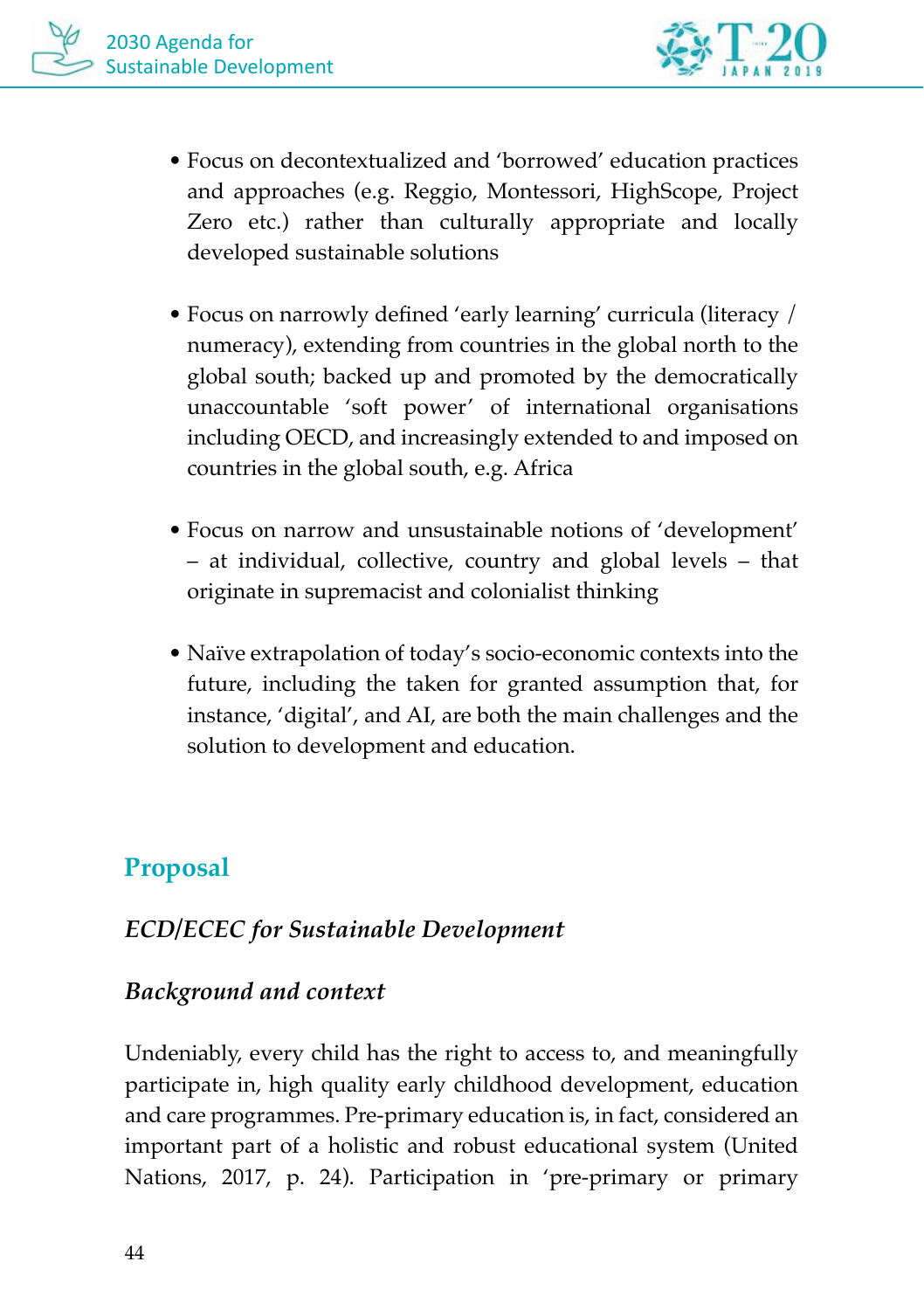



education in the year prior to the official entrance age to primary school' (ibid) has increased to around 9 out of 10 children in Europe, Latin America, the Caribbean and North America; the rate in the least developed countries remains much lower (4 out of 10).

However, effective early childhood ECD/ECEC does not start one year before compulsory school age. Children learn and make significant experiences from birth, long before they enter schooling. Early learning is embedded in children's holistic development that comprises physical, emotional, cognitive, social, cultural and spiritual aspects from birth.

In fact, ECD/ECEC practices, despite being of global concern, are inevitably local (Urban, 2014). Caring for, teaching and upbringing young children comprises physical, emotional, cognitive, social, cultural and spiritual aspects from birth (Cardini, Díaz Langou, Guevara, & De Achával, 2017). This means ECD/ECEC needs to be shaped through democratic debate of all stakeholders within countries, and at all levels of government (Urban, 2008, 2009).

Countries in both the global north and south are increasingly adopting policy frameworks that address early childhood from a holistic perspective. Examples include the integrated policy framework 'De Cero a Siempre' in Colombia (Instituto Colombiano de Bienestar Familiar, 2015; Republic of Colombia, 2013) and the Irish 'whole-ofgovernment strategy for babies, young children and their families' (Department for Children and Youth Affairs, 2018). Adopting wholesystems approaches to developing ECD/ECEC policy and practice ('Competent Systems') is key to providing quality ECD/ECEC for all children (Okengo, 2011; Urban, Vandenbroeck, Van Laere, Lazzari, & Peeters, 2011, 2012).

Based on the policy brief, *It Takes More Than a Village. Effective Early Childhood Development, Education and Care Services Require Competent*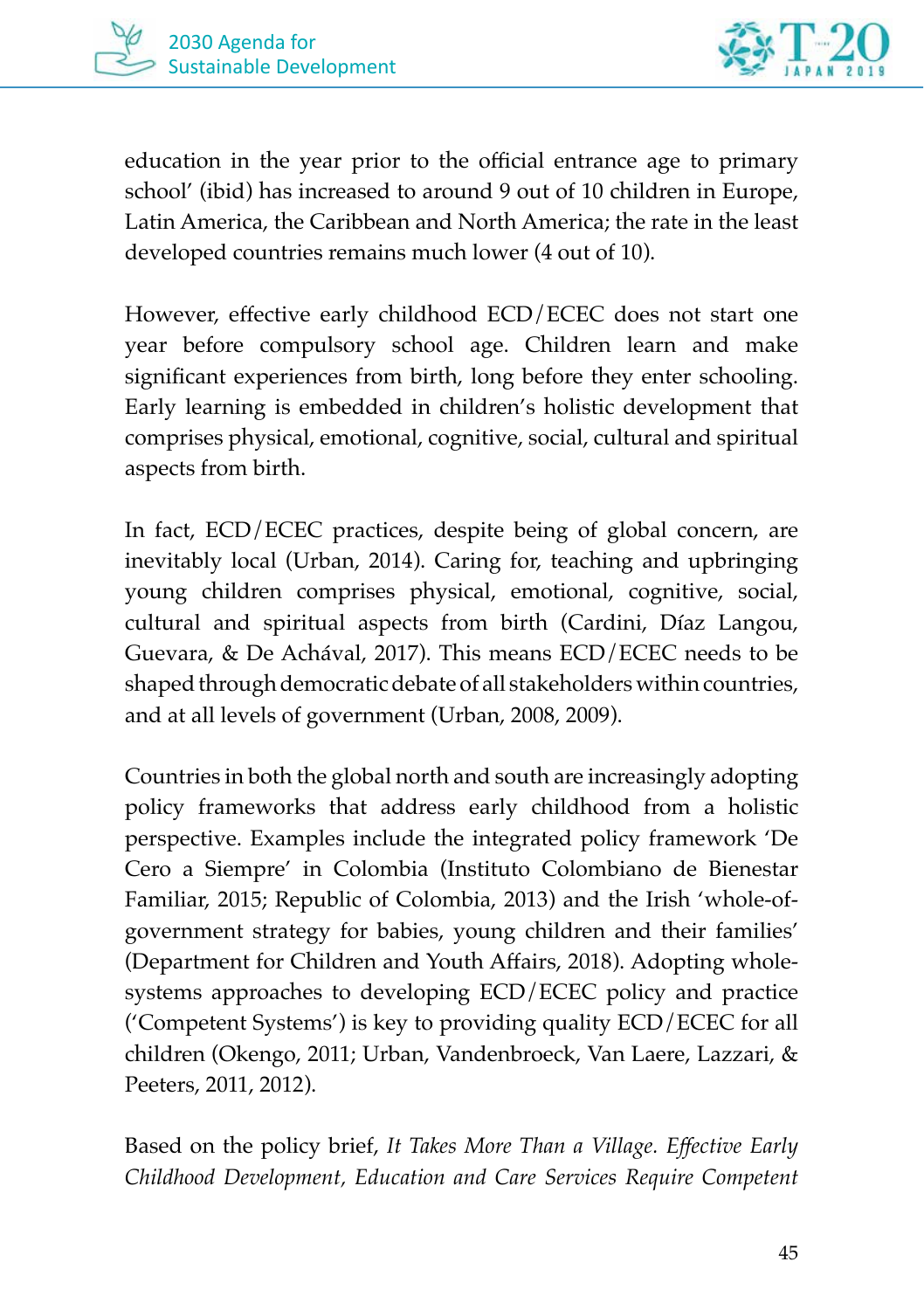

*Systems* (Urban, Cardini, & Flórez Romero, 2018), policy recommendations adopted by the T20 summit 2018 spell out concrete actions to be considered by G20 governments at three interconnected levels:

- *At national level*, make systemic approaches sustainable by providing leadership, resources and support
- *At G20 (international) level*, initiate and support cross-country learning with and from forward-looking systemic ECD/ ECEC initiatives in countries in the global south and north
- *At the level of monitoring, evaluation, and research*, adopt wholesystems approaches, and all-stakeholder participation (including participation of children, families and communities)

The majority of the initiatives have focused on increasing access to, and participation in, ECD/ECEC programmes (as spelled out in SDG4). In most regions there have been increases in access to ECEC/ ECD programmes (UNESCO, 2014) Worldwide, half of all three to sixyear-olds have access to ECD/ECEC programmes (World Bank, 2017).

However, access to high quality early childhood development, education and care programmes remains unequal. In the global South, just one in five children have access to ECD/ECEC (World Bank, 2017). Furthermore, younger children from low-income families and children in rural communities have significantly less access to ECD/ ECEC programmes compared to their peers in more affluent and urban areas (Cardini, Díaz, Guevara y De Achával, 2018).

Increased access and enrolment figures alone are not a sufficient measure for meaningful participation in high quality programmes that are effective in making a positive difference in children's lives.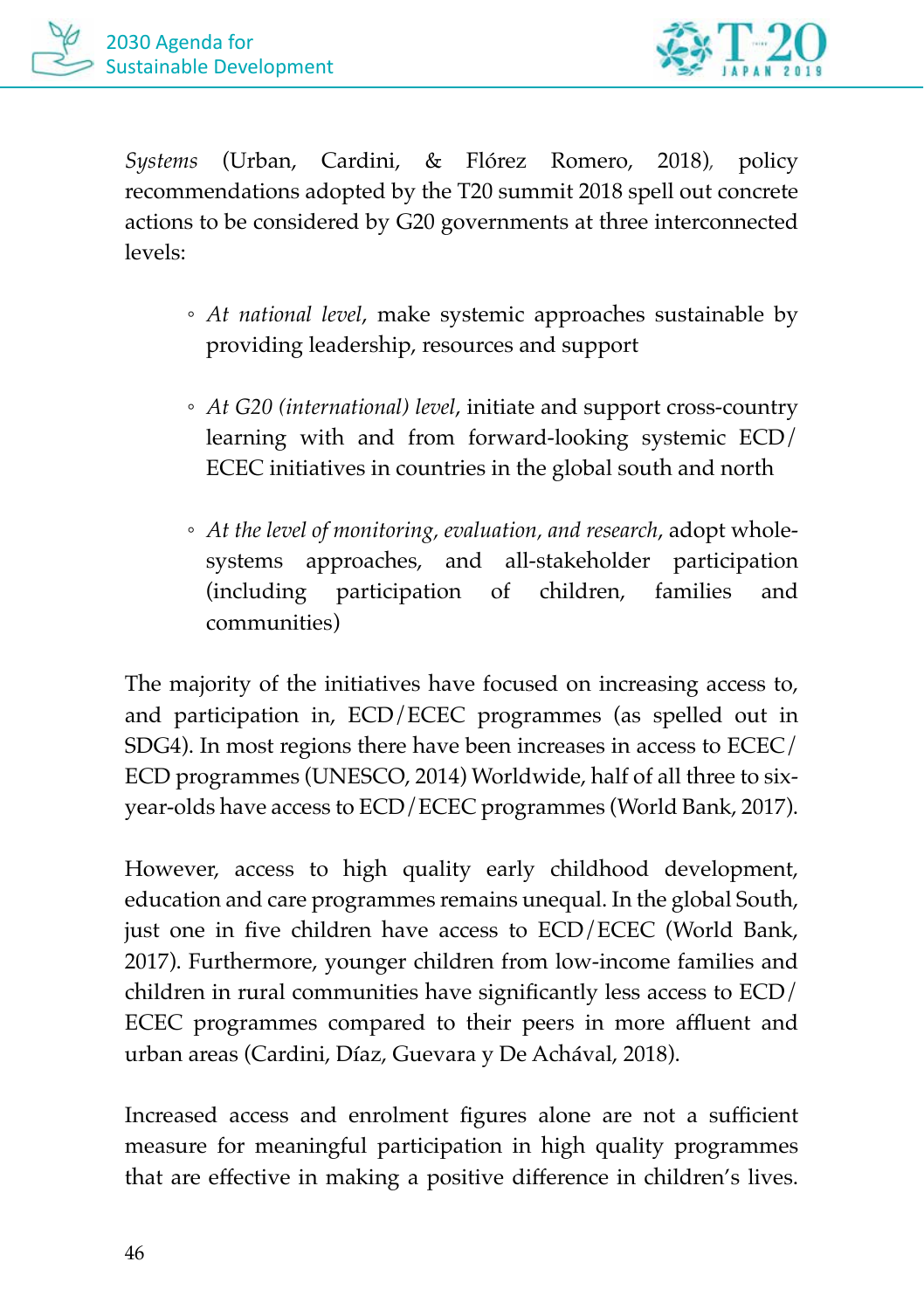

Even when more children access ECD/ECEC services, they enter and participate in very diverse and unequal programmes. Quality of services, as experienced by children, families and communities, varies widely and often continues to be inadequate.

Despite some encouraging developments (e.g. the emerging 'systemic turn' (Urban, Cardini et al, 2018) in most countries, fragmentation at all levels of the ECD/ECEC system remains a major challenge. For historical reasons, policies for the 'care' and 'education' of young children have often developed separately. This remains the *de facto* governance situation in most countries (Bennett, 2008). Hence, ECEC services are structured in different ways, and they embody diverse understandings of children, aims, and approaches (Kaga, Bennett, & Moss, 2010). This effectively prevents integrated service provision, inter-professional cooperation, integrated policy generation, and systemic evaluation of processes and outcomes.

However, ECEC/ECD services are, by nature, multi-sectorial and hybrid. Given the sectorial tradition of social policies, countries face difficulties in achieving coordinated and coherent approaches to ECEC (Cunill-Grau, Repetto, & Bronzo, 2015).

There has been little attention to questions of purpose and content of ECD/ECEC in the context of sustainability. 'Yesterday's solutions' continue to be supported by policy makers and donors alike:

Focus on deficiencies rather than capabilities of children, families and communities

- Focus on (externally) predetermined models and outcomes, rather than culturally and locally appropriate approaches
- Focus on decontextualized and 'borrowed' education practices and approaches (e.g. Reggio, Montessori, HighScope, Project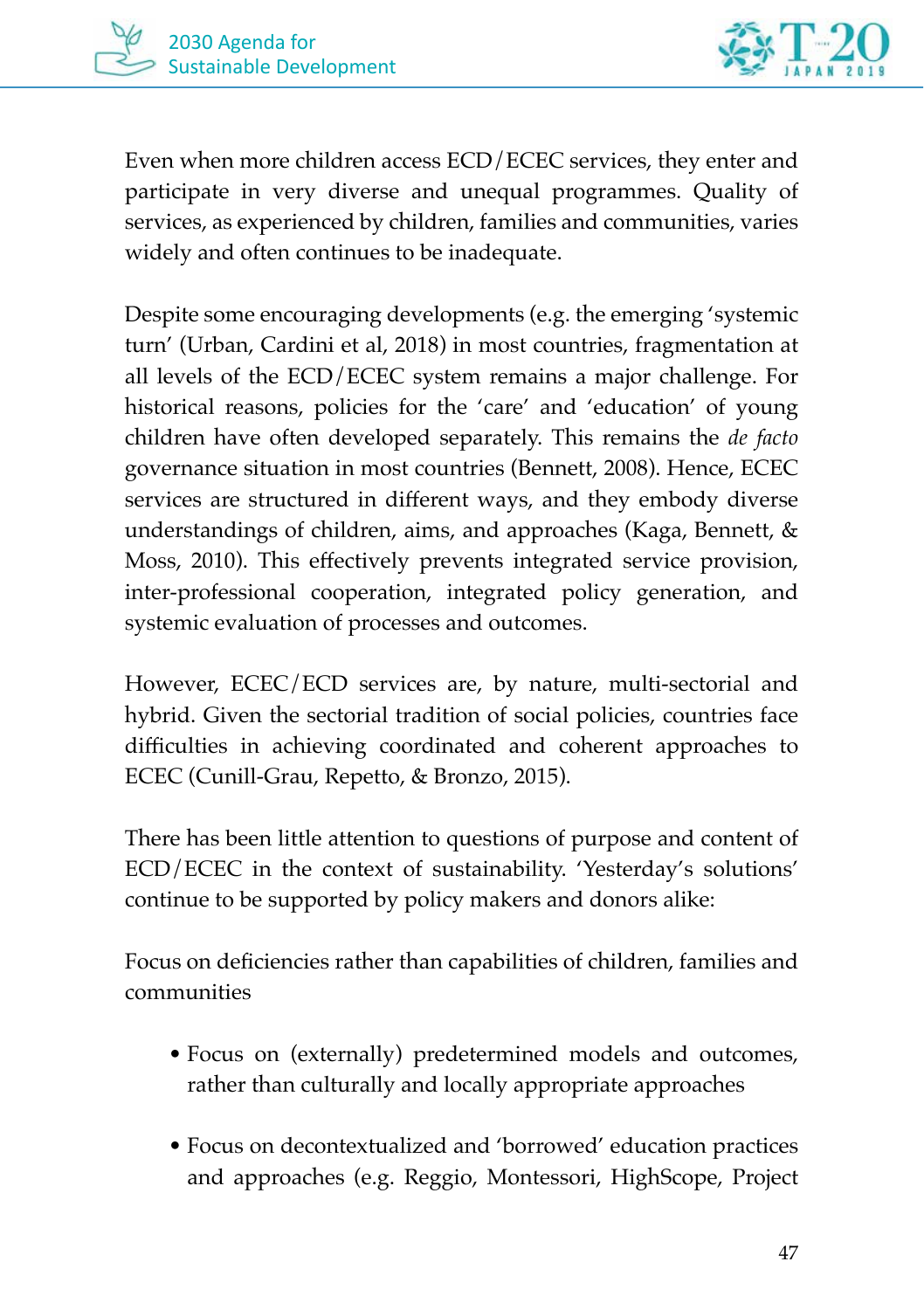

Zero etc.) rather than culturally appropriate and locally developed sustainable solutions

- Focus on narrowly defined 'early learning' curricula (literacy / numeracy), extending from countries in the global north to the global south; backed up and promoted by the democratically unaccountable 'soft power' of international organisations including OECD, and increasingly extended to and imposed on countries in the global south, e.g. Africa
- Focus on narrow and unsustainable notions of 'development' – at individual, collective, country and global levels – that originate in supremacist and colonialist thinking
- Naïve extrapolation of today's socio-economic contexts into the future, including the taken for granted assumption that, for instance, 'digital', and AI, are both the main challenges and the solution to development and education.

#### *Re-conceptualize ECD/ECEC in the context of existential global crises / develop a roadmap to integrated early childhood development, education and care for sustainable development*

The policy measures proposed in this brief address these shortcomings and build on the emerging broad international consensus on the importance of providing access to, and meaningful participation in, high quality early childhood development, education and care programmes and services for all children from birth.

This consensus extends to all countries, in the global south as well as in the global north. It reflects the fact that critical issues facing young children and their families are no longer easily situated in naively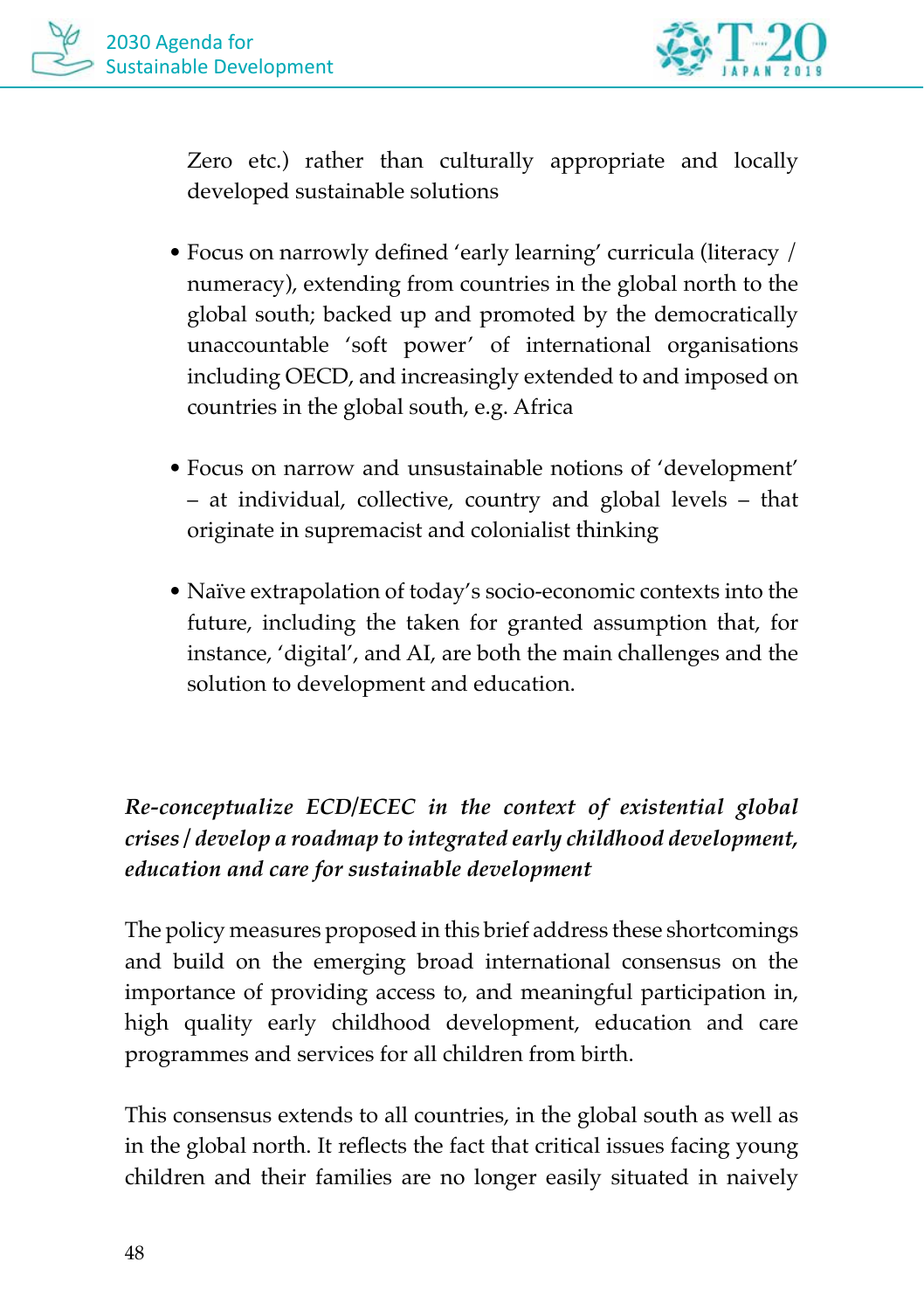



defined 'developed' vs. 'developing' country contexts. For instance, experiences of forced displacement, malnutrition, marginalisation and poverty are, unfortunately, shared by an increasing number of children in the poorest as well as the most affluent countries, with well-documented negative effects on their immediate and future life chances and individual and collective developmental and educational achievement.

This 'blurring of boundaries between the centre and the periphery' (Braidotti, 2011) is taking place despite the fact that marked differences continue to exist between countries, and within countries, in terms of children's access to ECD/ECEC. While country-level figures on access to ECD/ECEC show stark differences between, for instance, countries in Europe and Latin America (*high*) and sub-Saharan Africa (*low*), they tend to mask disparities *within* countries.

Children from vulnerable communities, children growing up in rural contexts, children suffering from forced (internal) displacement, children with special educational needs often have significantly less access to appropriate ECD/ECEC programmes compared to children from more privileged, affluent, or dominant communities.

A particular target group in a number of African countries are children whose communities are affected by HIV/AIDS, growing up without parents or in the care of grandparents or community members.

Taking this context into account G20 governments can and should take concrete action in line with the 2018 Leaders Declaration to initiate, orient and resource a major early childhood development, education and care initiative.

The approach to the initiative should be three-pronged: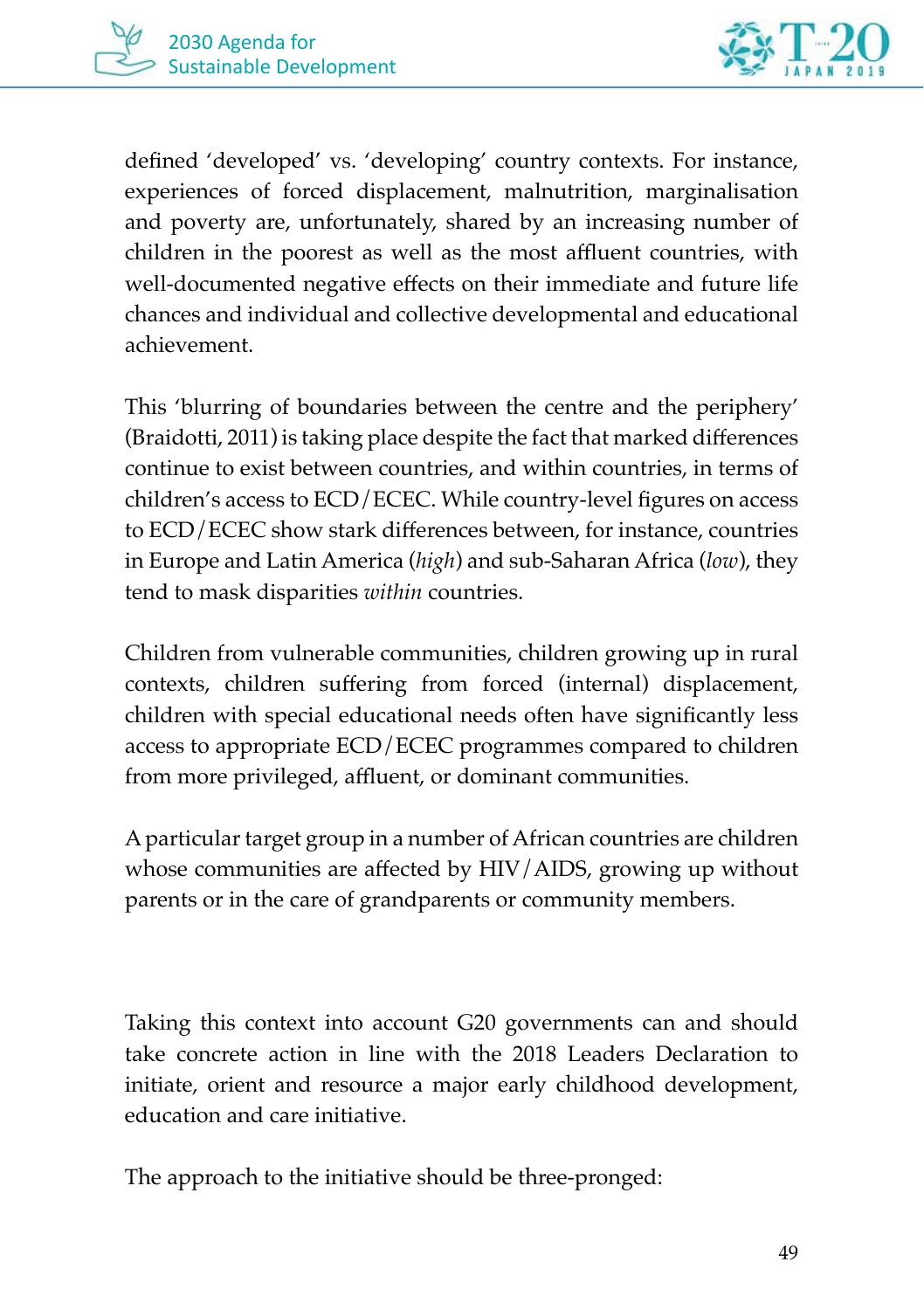

- 1. Continued and increased commitment to increasing access to, and meaningful participation in ECD/ECEC programmes and services of high quality, in order to address unequal access within and between countries and regions
- 2. Commitment to 'whole-systems' approaches to developing, improving, resourcing and governing early childhood programmes in order to achieve sustainability of programmes and services
- 3. Reconceptualise early childhood development, education and care across G20 countries as societal, democratic realisation of early childhood as a common good and collective responsibility, and contribution to achieving sustainability on a global scale, i.e. in the context of the 2030 Sustainable Development Goals

Strengthening the emerging international consensus on the need to take whole-systems approaches to policy and practice (*Competent Systems*) is arguably the most effective strategy to overcome persistent, wasteful and ineffective fragmentation of services, and of persistent silo-mentality at the levels of administration and governance.

Reclaiming early childhood as a public or common good entails recognising the key responsibility governments have in relation to effective and sustainable ECD/ECEC provision. This is notwithstanding the indispensible role of a multitude of actors, including civil society actors and local communities in service and programme development and delivery. However, reclaiming government responsibility also requires strategies and concrete action to reduce the influence of large-scale, for-profit provision, privatisation, and corporatisation of programme and service provision. Such a renewed public responsibility also addresses democratically unaccountable exertion of 'soft power' (Morris et al) by actors as varied as international philanthropy or the Organisation for Economic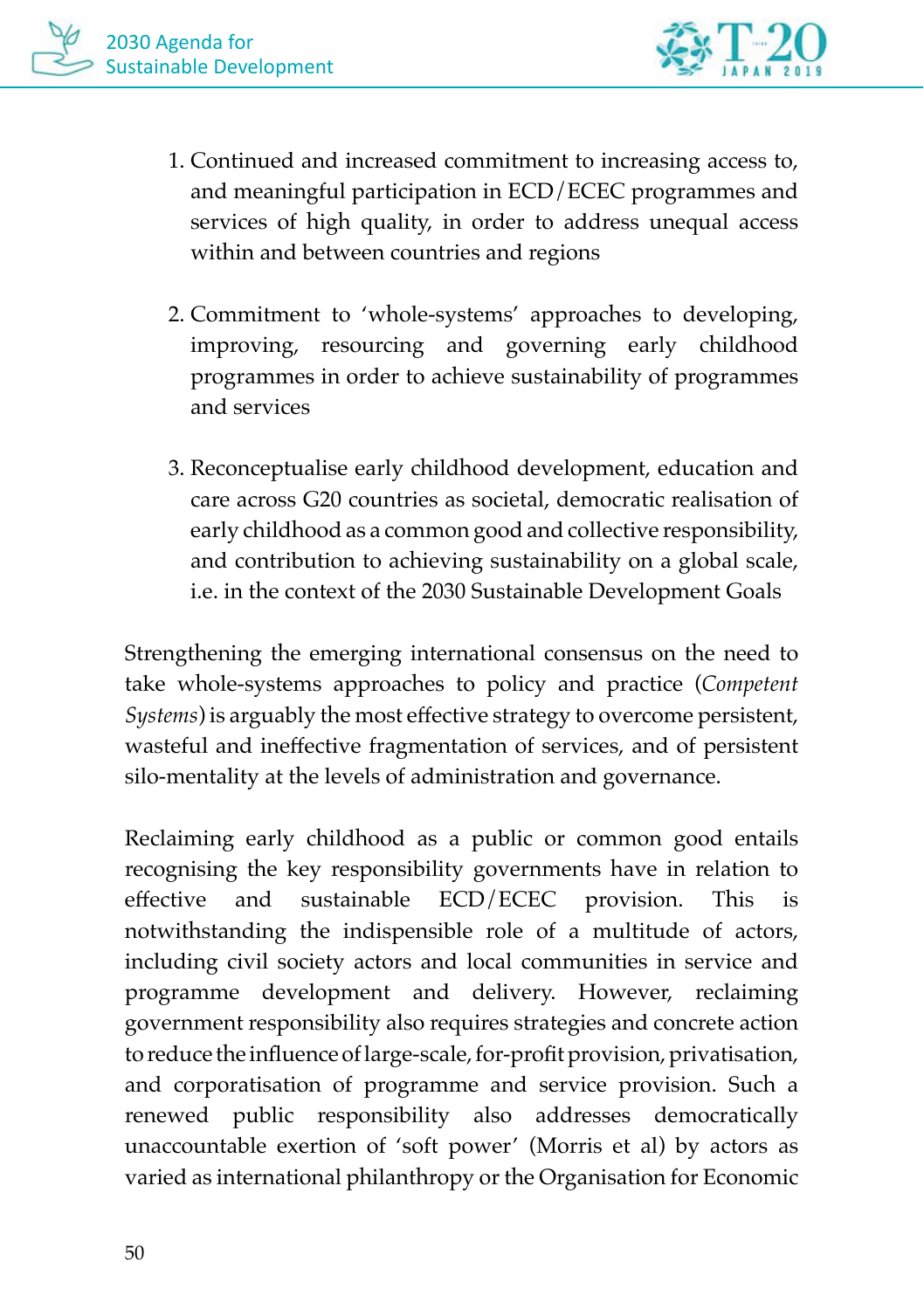



Co-operation and Development (OECD).

A concrete step to be initiated by G20 governments should be the phasing out of all public funding for services and programmes that aim at returning a profit over an agreed time frame of five years.

Reclaiming public responsibility for ECD/ECEC in the context of local and global sustainability requires re-conceptualisation not only of structures and governance of ECD/ECEC, but of the *purpose*, aims, or more concretely *content* of early childhood programmes. Realising the existential crisis facing humanity on a finite planet, the task is to initiate public, democratic debate leading to programme review in the light of critical questions on content, values and ethics, to complement the necessary continued focus on access and participation.

In the context of a global sustainability framework, realising SDG 4 (education) is an important orientation. It will be crucial, however, to align all areas of education, including ECD/ECEC, with the entire range of 17 SDGs: *what should we be educating for?*

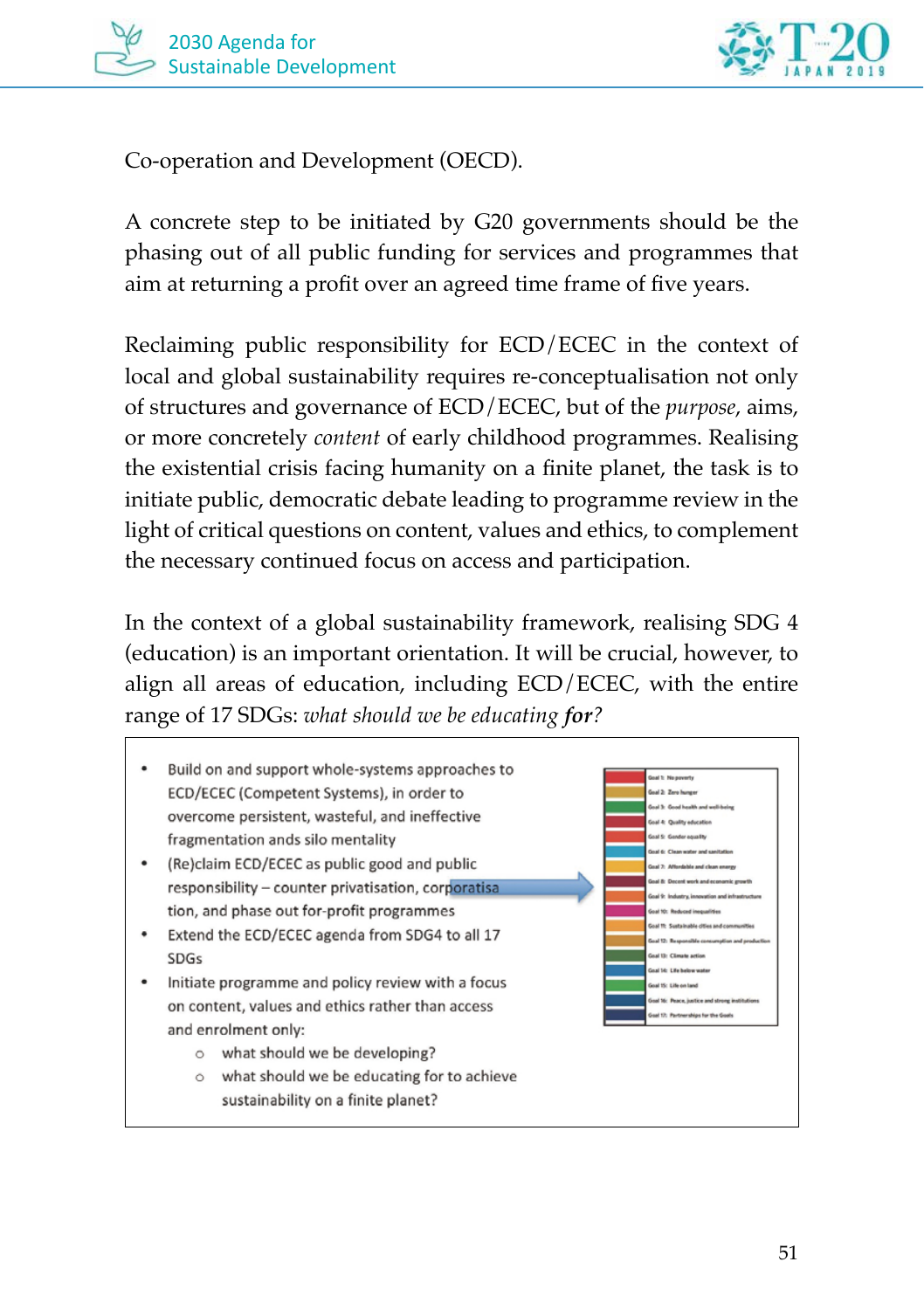



## **References**

- Auld, E., & Morris, P. (2016). PISA, policy and persuasion: Translating complex conditions into education 'best practice'. Comparative Education, 52(2), 202-229.
- Bennett, J. (2008). Early childhood education and care systems in the OECD countries: the issue of tradition and governance. Encyclopedia on Early Childhood Development, 1-5.
- Cannella, G. S., & Viruru, R. (2004). Childhood and Postcolonization. Power, Education, and Contemporary Practice. London; New York: Routledge Falmer
- Cardini, A., Díaz Langou, G., Guevara, J., & De Achával, O. (2017) Enseñar, cuidar y criar al mismo tiempo: el desafío para las políticas públicas de infancia en Argentina. Vol. 167. Documentos de trabajo. Buenos Aires: CIPPEC.
- Cunill-Grau, N., Repetto, F., & Bronzo, C. (2015) Coordinación intersectorial pro integralidad de las instituciones de protección social. Instrumentos de protección social: caminos latinoamericanos hacia la universalización (pp. 407-444). Santiago de Chile: CEPAL.
- Department for Children and Youth Affairs. (2018). First 5. A whole-of-government strategy for babies, young children and their families 2019-2028. Dublin: Government of Ireland.
- Gupta, A. (2014). Diverse early childhood education policies and practices : voices and images from five countries in Asia.
- Instituto Colombiano de Bienestar Familiar. (2015). Un plan integral de intervención para el desarollo del sistema Colombiano de los servicios educativos para la primera infancia. Bogotá: ICBF.
- Kaga, Y., Bennett, J., & Moss, P. (2010). Caring and learning together: A cross-national study on the integration of early childhood care and education within education: UNESCO.
- Morris, P. (2016). Education Policy, Cross-National Tests of Pupil Achievement, and the Pursuit of World-Class Schooling.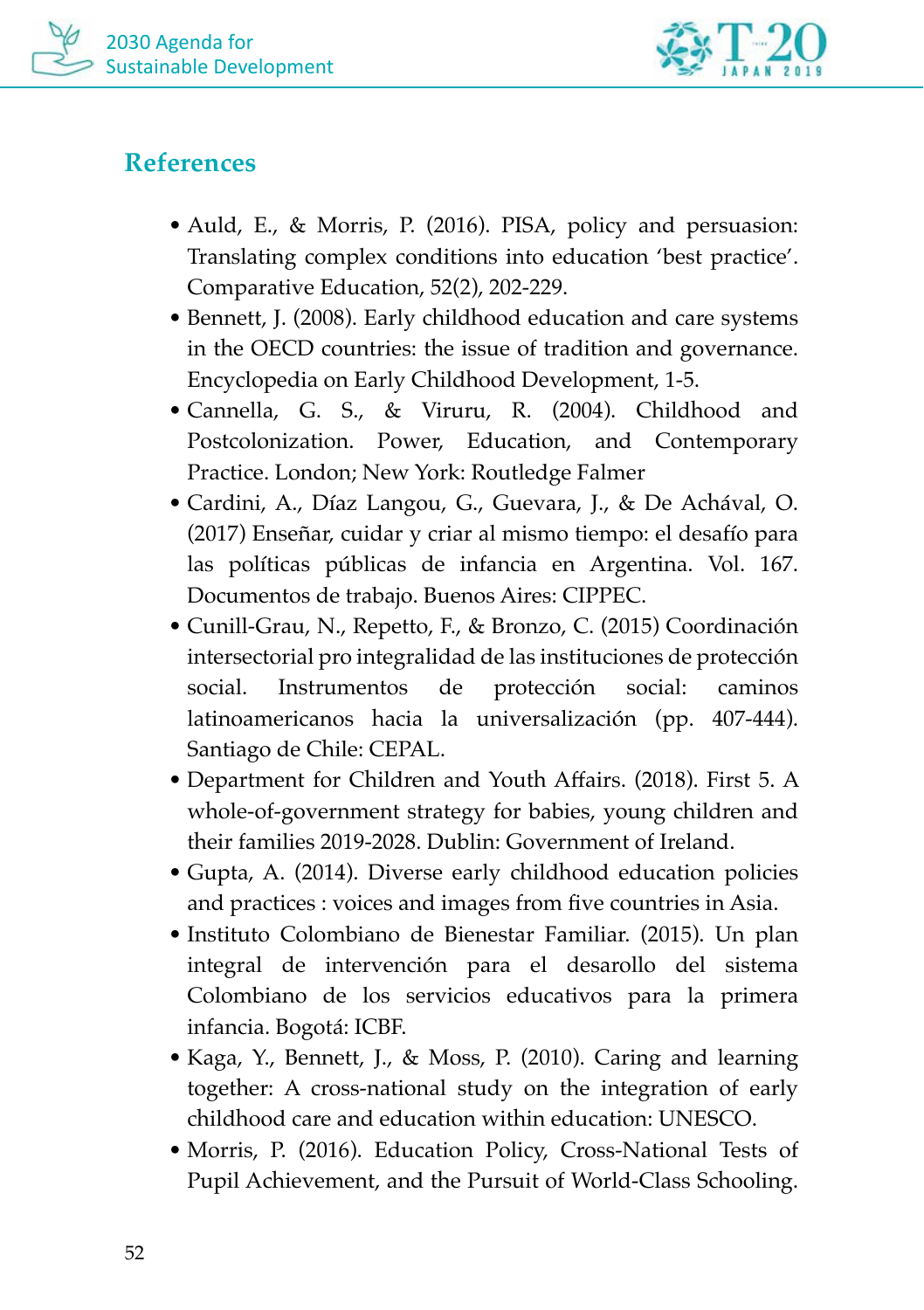

London: UCL Institute of Education Press.

- Moss, P., & Urban, M. (2017). The Organisation for Economic Co-operation and Development's International Early Learning Study: What happened next. Contemporary Issues in Early Childhood, 18(2), 250-258. doi:10.1177/1463949117714086
- Okengo, L. (2011). The scaling-up of early childhood development provision in Kenya since independence. Early Childhood Matters(117), 33-37.
- Pence, A. R., & Marfo, K. (2008). Early childhood development in Africa: Interrogating constraints of prevailing knowledge bases. International Journal of Psychology, 43(2), 78-87.
- Pence, A., & Schafer, J. (2006). Indigenous knowledge and early childhood development in Africa: the early childhood development virtual university. Journal for Education in International Development, 2(3), 1-16.
- Republic of Colombia. (2013). Early Childhood Comprehensive Care Strategy. Political, Technical and Management Fundamentals. Bogotá, Colombia: Office of the President.
- UNESCO (2014). Regional Report about Education for All in Latin America and the Caribbean. Global Education for All Meeting. Muscat, Oman.
- United Nations. (2017). The Sustainable Development Goals Report 2017. New York: United Nations.
- Urban, M., & Swadener, B. B. (2016). Democratic accountability and contextualised systemic evaluation. A comment on the OECD initiative to launch an International Early Learning Study (IELS). International Critical Childhood Policy Studies, 5(1), 6-18.
- Urban, M., Cardini, A., & Flórez Romero, R. (2018). It takes more than a village. Effective Early Childhood Development, Education and Care services require competent systems. Buenos Aires: Santillana.
- Urban, M., Vandenbroeck, M., Laere, K. V., Lazzari, A., & Peeters, J. (2012). Towards Competent Systems in Early